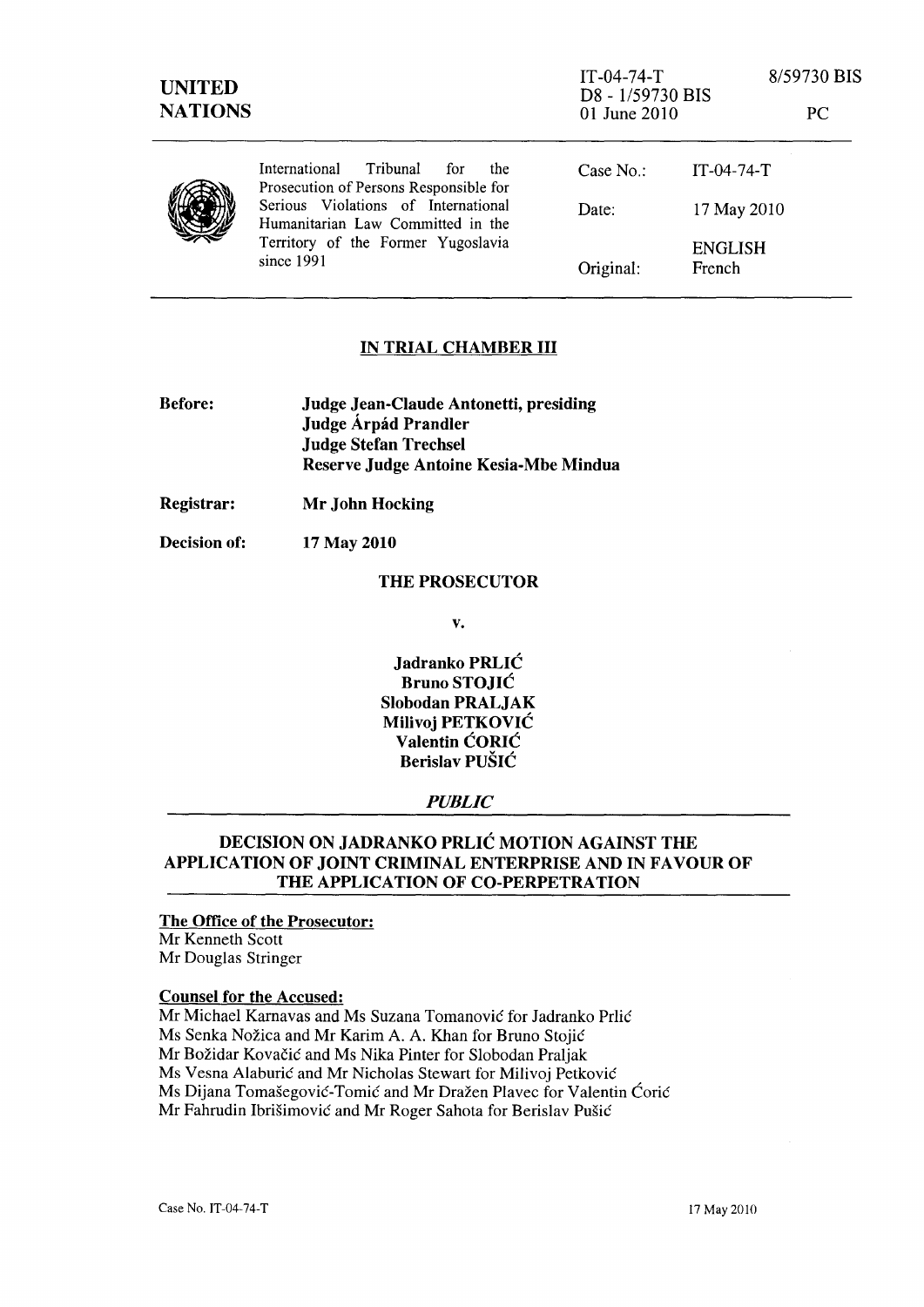**TRIAL CHAMBER III** ("Chamber") of the International Tribunal for the Prosecution of Persons Responsible for Serious Violations of International Humanitarian Law Committed in the Territory of the Former Yugoslavia since 1991 ("Tribunal"),

**SEIZED** of "Jadranko Prlic's Motion Against the Application of JCE and in Favour of the Application of Co-Perpetration", brought publicly on 20 April 2010 ("Motion"), by Counsel for the Accused Jadranko Prlić ("Prlić Defence"), joined by Counsel for the Accused Slobodan Praljak ("Praljak Defence"),

**NOTING** the "Prosecution Response to 'Jadranko Prlic's Motion Against the Application of JCE and in Favour of the Application of Co-Perpetration''', filed publicly by the Office of the Prosecutor ("Prosecution") on 4 May 2010 ("Response"),

**CONSIDERING** the other Defence teams did not file a response to the Motion,

**NOTING** "Petkovic's Submission to the Trial Chamber to Order the Prosecution to Strike from the Amended Indictment Certain Parts Alleging Co-Perpetration, Indirect Co-Perpetration, Indirect Perpetration and Aiding and Abetting of JCE", filed publicly by Counsel for the Accused Milivoj Petković, on 12 February 2007 ("Petković Defence"),

**NOTING** the "Joint Defence Joinder to Petkovie's Submission to the Trial Chamber to Order the Prosecution to Strike from the Amended Indictment Certain Parts Alleging Co-Perpetration, Indirect Co-Perpetration, Indirect Perpetration and Aiding and Abetting of JCE", filed publicly by the various Counsel for the Accused Jadranko Prlić, Bruno Stojić, Slobodan Praljak, Valentin Ćorić and Berislav Pušić, on 19 February 2007 ("Joinder of 19 February 2007"),

**NOTING** the "Decision on Defence Motion to Strike from the Amended Indictment Certain Parts Alleging Co-Perpetration, Indirect Co-Perpetration, Indirect Perpetration and Aiding and Abetting of Joint Criminal Enterprise", rendered publicly on 25 April 2007,

<sup>1</sup>"Slobodan Praljak's loinder to ladranko Prlic's Motion Against the Application of *lCE* and in Favour of the Application of Co-Perpetration", public document, 26 April 2010.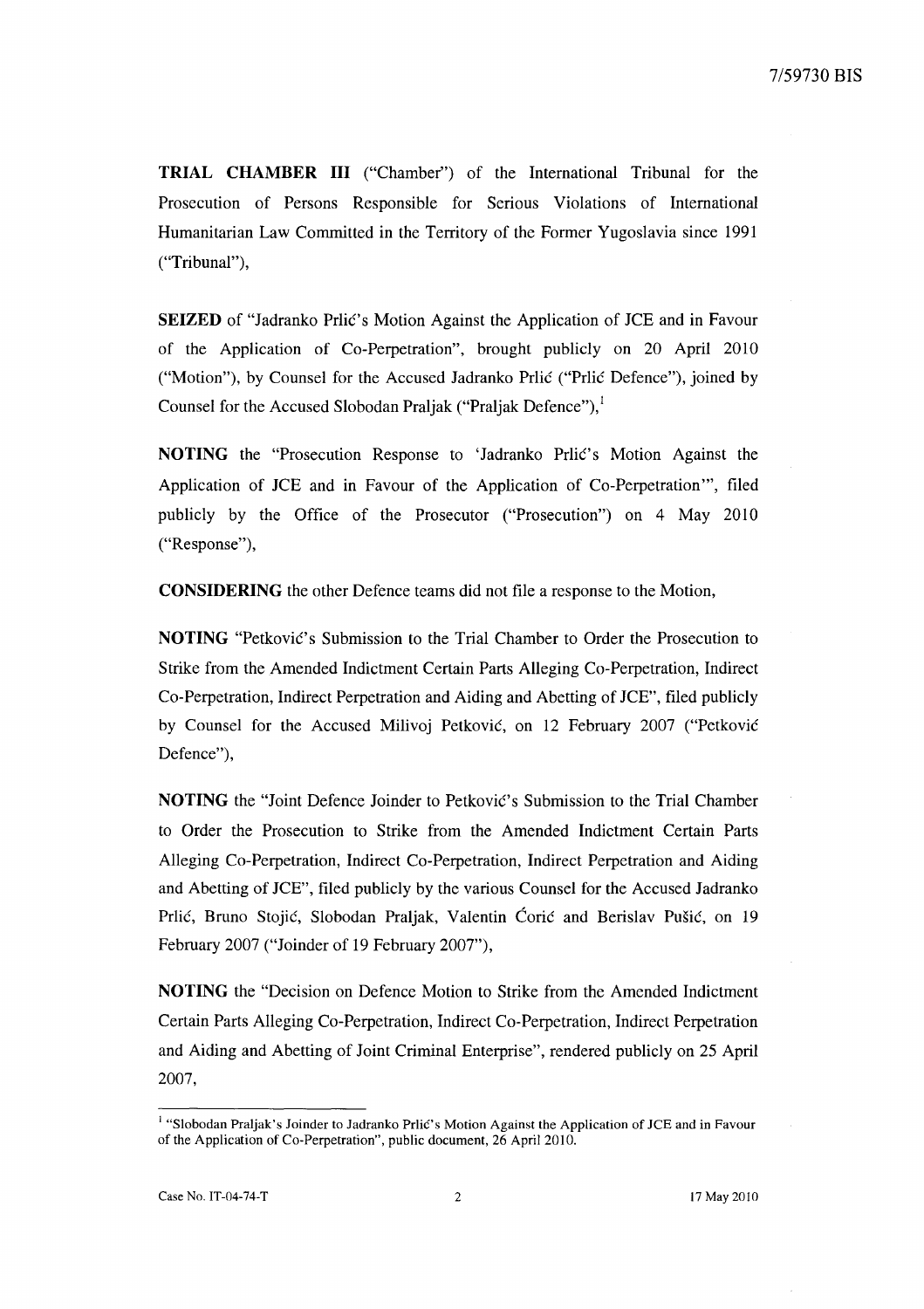**NOTING** the oral Decision handed down pursuant to Rule 98 *bis* of the Rules of Procedure and Evidence ("Rules") on 20 February 2008,<sup>2</sup>

**NOTING** the "Decision on Petković's Appeal on Jurisdiction", rendered publicly by the Appeals Chamber on 23 April 2008 ("Decision of 23 April 2008"), in which the Appeals Chamber recalled the jurisprudence of the Tribunal stating that "[c]operpetratorship [was dismissed] as a jurisdictionally valid mode of liability<sup> $,3$ </sup> and held that any explicit or implicit reference to such a mode of liability in the Indictment brought against the six Accused in this case should have been struck out,<sup>4</sup>

**NOTING** the "Order Regarding the Appeals Chamber Decision on Jurisdiction" issued publicly on 22 May 2008, in which the Chamber directed the Prosecution to familiarize itself with the Decision of 23 April 2008 where the Appeals Chamber invited the Prosecution to amend the Indictment as needed, which was done on 11 June 2008,

**CONSIDERING** that, in the Motion, the Prlic Defence moves that the Chamber depart from the settled jurisprudence of the Tribunal by not applying to this case the concept of joint criminal enterprise as a jurisdictionally valid mode of liability and by instead applying co-perpetration as articulated by the International Criminal Court,<sup>5</sup>

**CONSIDERING** that the Prlic Defence asserts that the Motion is admissible at this stage of the proceedings insofar as the Prlic Defence argues it is pleading persuasive grounds specifically derived from the jurisprudence of the International Criminal Court,<sup>6</sup> according to which co-perpetration reputedly enjoys broader recognition under customary international law than does the theory of joint criminal enterprise, $\overline{7}$ and that in the interests of justice the Chamber ought, where doubt obtains, to apply the law that is least harsh, $8<sup>8</sup>$ 

<sup>&</sup>lt;sup>2</sup> Transcript of Hearing in French ("T(F)"), pp. 27201-27238 ("98 *bis* Decision").

<sup>3</sup> Decision of 23 April 2008, para. 21, citing, in particular, *The Prosecutor v. Stakic,* Case No. IT -97-A, Judgement, 22 March 2006 ("Stakic Judgement").

<sup>4</sup> Decision of 23 April 2008, paras 21 and 22.

 $\frac{5}{5}$  Motion, pp. 1 and 10.

 $<sup>6</sup>$  Motion, paras 1 and 2, 11-14.</sup>

 $<sup>7</sup>$  Motion, p. 1.</sup>

 $8$  Motion, p. 1; paras 19 and 20.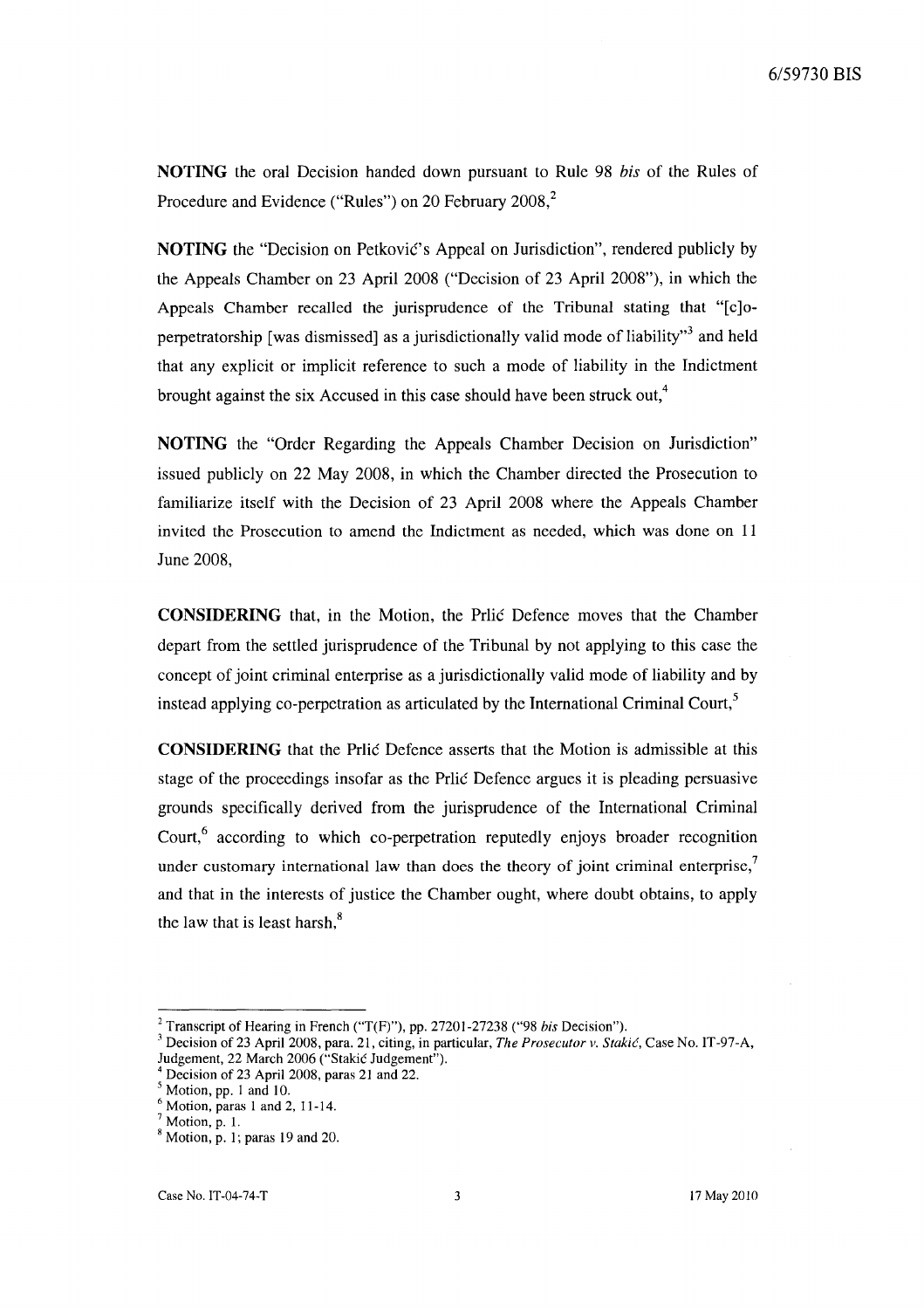**CONSIDERING** that, in support of the Response, the Prosecution attacks the Motion and submits in pertinent part that the Motion is inadmissible in the sense that this is a preliminary motion, as laid out in Rule  $72$  (A)(i) of the Rules, that is not timely brought and that the Prlic Defence did not show good cause for granting the Motion, irrespective of its lateness.<sup>9</sup>

**CONSIDERING,** moreover, that the Prosecution disputes the arguments advanced by the Prlic Defence concerning co-perpetration and recalls the jurisprudence established by the Tribunal, specifically in the case of Prlic *et al.,* whereby the notion of co-perpetration was set aside in favour of the concept of joint criminal enterprise as a jurisdictionally valid mode of liability in proceedings before the Tribunal,  $10$ 

**CONSIDERING** that the Prosecution likewise recalls that the Defence, acting in unison through the Joinder of 19 February 2007, advocated a position contrary to this Motion, $^{11}$ 

**CONSIDERING** that the Chamber is of the opinion that the Motion introduces a challenge to jurisdiction, as contemplated under Rule 72 (A) of the Rules, and that this issue has already been raised by the Prlic Defence itself through its Joinder of 19 February 2007, and was also mentioned by the Petkovic Defence during the Rule 98 *bis* proceedings and finally adjudicated by the Appeals Chamber in its Decision of 23 April 2008,

**CONSIDERING** that the Chamber notes that, to justify the Motion's admissibility and basis in law, the Prlic Defence essentially relies upon two decisions rendered by Pre-Trial Chamber I of the International Criminal Court, respectively, in the *Lubanga*  case on 29 January 2007<sup>12</sup> and the *Katanga* case on 30 September 2008,<sup>13</sup> as well as upon Article 25 (3) of the Rome Statute of the International Criminal Court,  $^{14}$ 

<sup>&</sup>lt;sup>9</sup> Response, paras 1-3.

<sup>&</sup>lt;sup>10</sup> Response, paras 1, 4-5, 8-11, citing the governing jurisprudence. *See* in particular *The Prosecutor v*. *Du§ko Tadic,* Case No. IT-94-1-A, Judgement, 15 July 1999, paras 188,220,226-228; *The Prosecutor v. Milomir Stakic,* Case No. IT-97-A, Judgement, 22 March 2006, para. 62; *The Prosecutor v. Milan Martic,* Case No. IT-95-II-A, Judgement, 8 October 2008, para. 80 or *see also The Prosecutor v. Momčilo Krajišnik, Case No. IT-00-39-A, Judgement, 17 March 2009, paras 650-672.* Response, para. 6.

<sup>&</sup>lt;sup>12</sup> The Prosecutor v. Thomas Lubanga Dyilo, Case No. ICC-01/04-01/06, "Decision on the confirmation of charges", public version, 29 January 2007 *("Lubanga* Decision").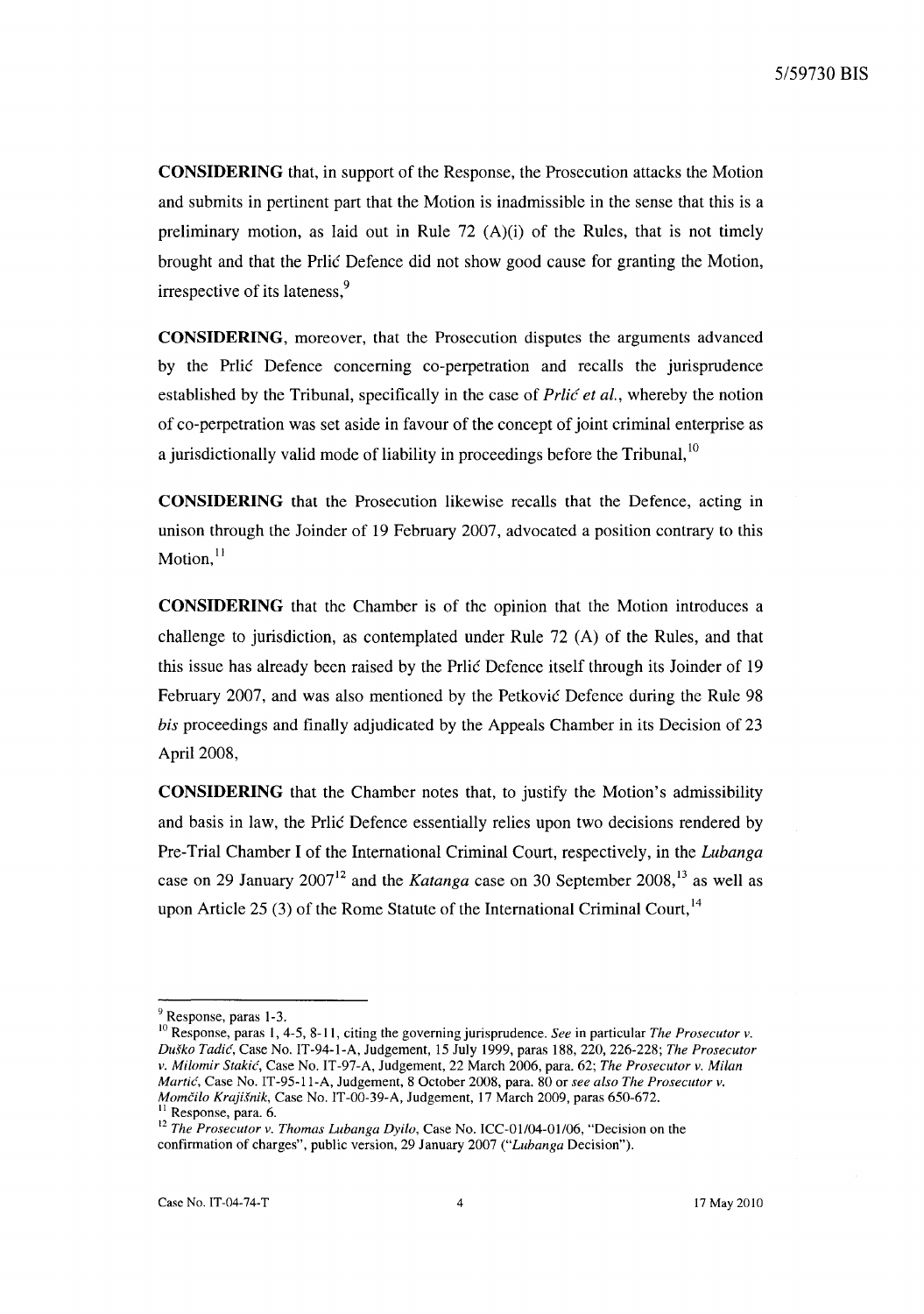**CONSIDERING** that the Chamber points out that the Prlic Defence carefully declines reference in the Motion to the change of mind from its initial position submitted in the Joinder of 19 February 2007; that the Chamber observes that the said Joinder was filed one month after the *Lubanga* Decision of the International Criminal Court and that therefore the Prlic Defence, particular to the jurisprudence of the International Criminal Court, quite certainly must have already known at the time of filing the Joinder of 19 February 2007; that notwithstanding, in this notice, the Prlic Defence requested that co-perpetration not be applied to this case,<sup>15</sup>

**CONSIDERING** indeed that in the Joinder of 19 February 2007, the Defence teams, including the Prlic Defence, submitted in pertinent part that "the Defence joins Petkovic's Submission that co-perpetration, indirect co-perpetration and indirect perpetration are not recognized modes of liability in ICTY jurisprudence and therefore must be struck from the Amended Indictment ....", <sup>16</sup>

**CONSIDERING** that the Chamber points out that the Appeals Chamber has affirmed this position in its Decision of 23 April 2008<sup>17</sup> resulting in an amendment to the Indictment in which any reference to co-perpetration in particular was deleted, and that has been in effect since 11 June 2008,

**CONSIDERING** that the Chamber may allow a party to change its opinion during the proceedings if done on valid grounds; provided, nevertheless, that such party explains its change of mind and does not attempt to maintain silence over contradictions in its requests; that, in this case, the Chamber observes that the Prlic Defence did not set forth the rationale for the change of mind between the position it argued in the Joinder of 19 February 2007 and the Motion,

**CONSIDERING** that, moreover, the Chamber points out that on 29 January 2007, the Prlic Defence had the opportunity to acquaint itself with the existing jurisprudence of the International Criminal Court, upon which it for the most part bases the Motion; that, in the Chamber's view, the Prlic Defence could, especially in light of the

<sup>&</sup>lt;sup>13</sup> The Prosecutor v. Germain Katanga and Mathieu Ngudjolo Chui, Case No. ICC-01/04-01/07, "Decision on the confirmation of charges", public redacted version, 30 September 2008, *("Katanga*  Decision").

 $<sup>4</sup>$  Motion, p. 1.</sup>

 $15$  Joinder of 19 February 2007, paras 1, 2 and 15.

<sup>&</sup>lt;sup>16</sup> Joinder of 19 February 2007, para. 1.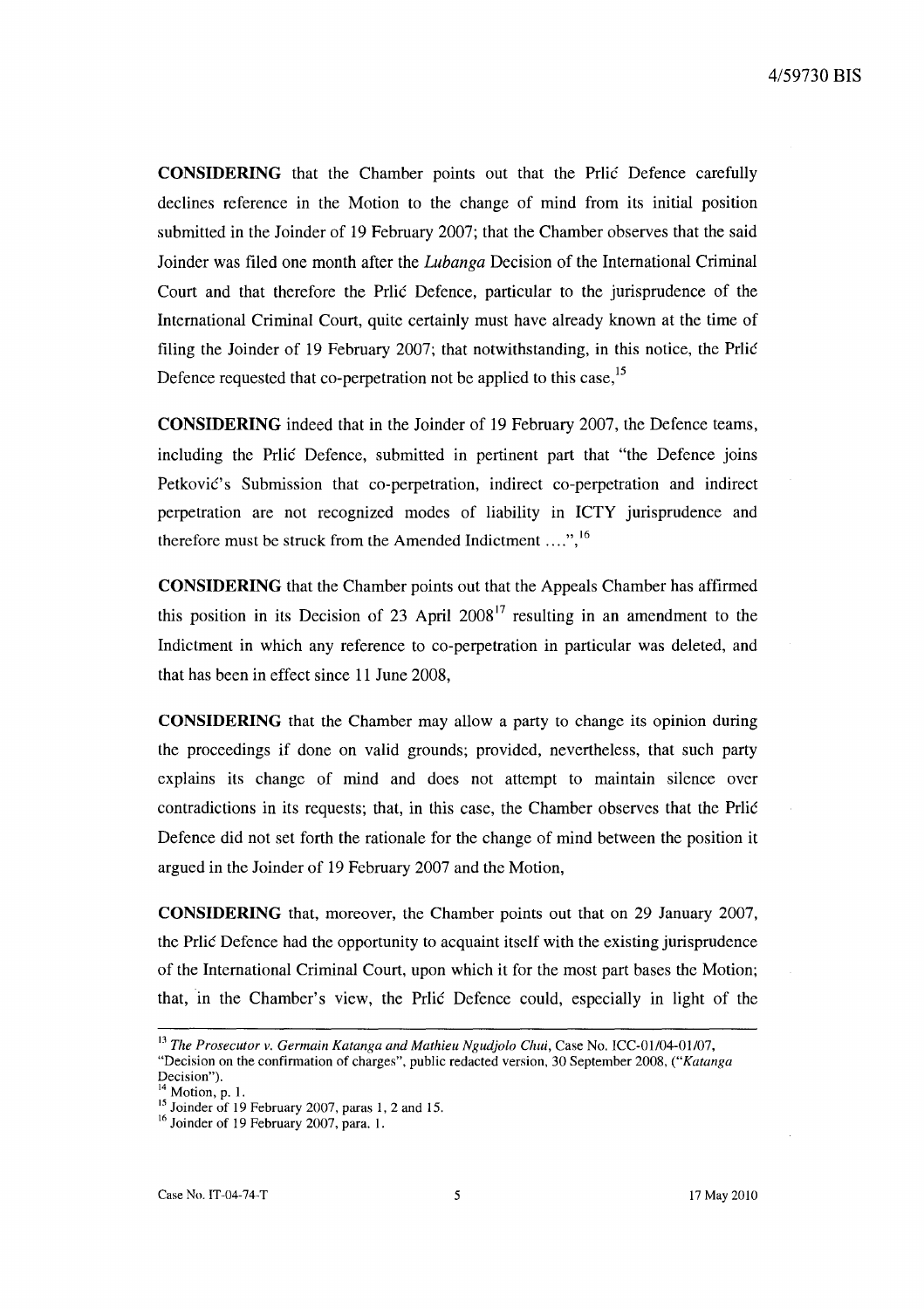procedure in Rule 98 *bis* of the Rules, have raised this before the presentation of defence evidence that started on 20 February 2008, which was more than one year after the *Lubanga* Decision was rendered; 18 that despite this, the Prlic Defence did not raise this topic at that time, nor did it appeal the 98 *bis* Decision, nor still did it file a motion of any sort when the Amended Indictment entered into force on 11 June 2008; that, in addition, the Prlic Defence waited more than thirteen months after the presentation of its defence evidence concluded on 15 January  $2009<sup>19</sup>$  to submit this Motion without explaining to the Chamber why it waited more than two years after the *Lubanga* Decision and more than eighteen months after the *Katanga* Decision to submit this Motion,

**CONSIDERING** that the Chamber finds that the Prlic Defence did not advance persuasive grounds that would enable the Motion to be granted at this stage of the proceedings and therefore declares the Motion inadmissible,

 $17$  Decision of 23 April 2008, para. 21.

<sup>&</sup>lt;sup>18</sup> See in this connection the "Decision on Defence Motion to Strike From the Amended Indictment Certain Parts Alleging Co-Perpetration, Indirect Co-Perpetration, Indirect Perpetration and Aiding and Abetting of Joint Criminal Enterprise", public document, 25 March 2007; 98 *his* Decision, T(F) pp. 27201-27238; Decision of 23 April 2008, paras 21 and 22.

 $^{19}$  Hearing of 15 January 2009, T(F) p. 35537.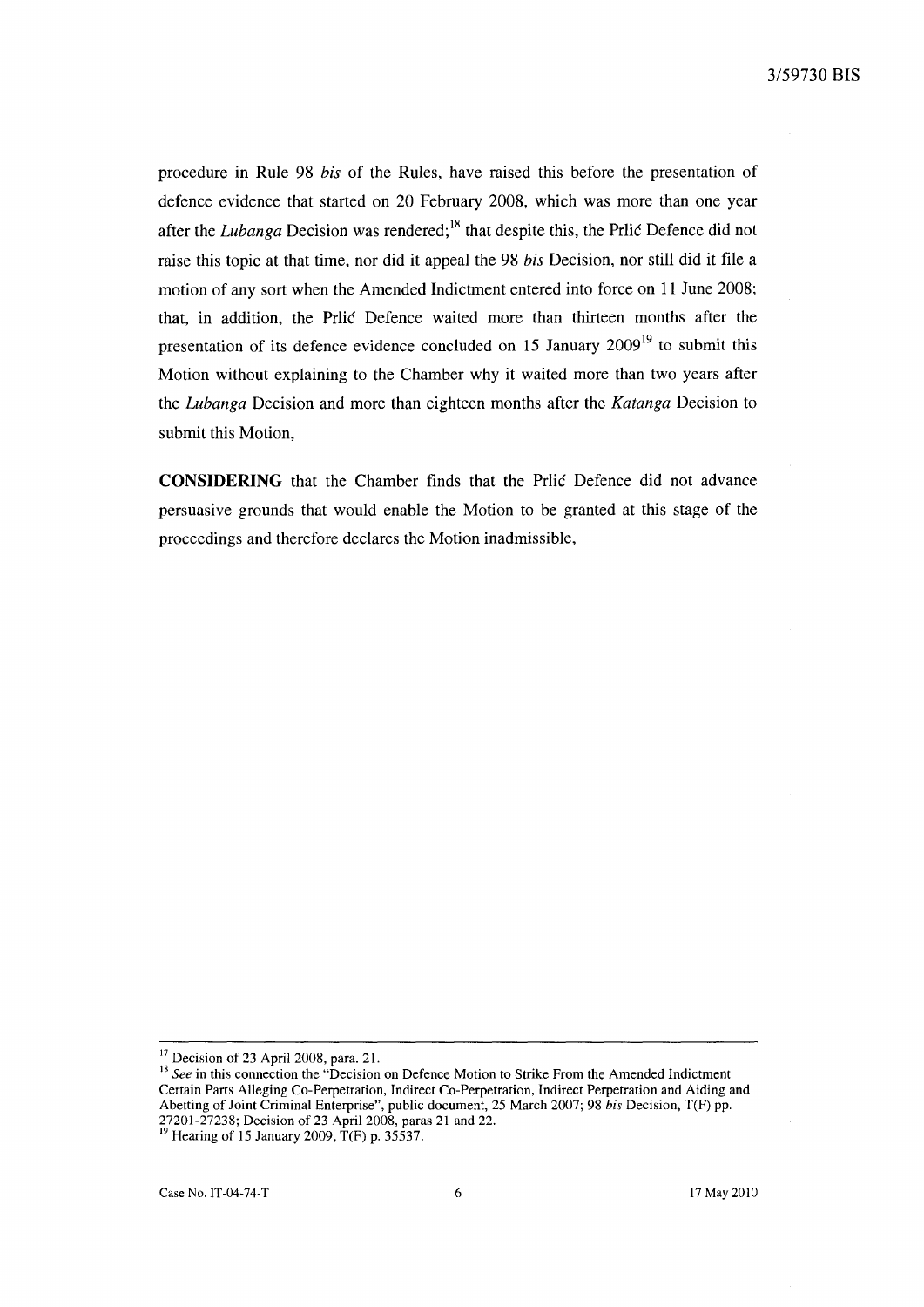# FOR THE FOREGOING REASONS,

PURSUANT TO Rules 54, 72 and 127 (ii) of the Rules of Procedure and Evidence,

DECLARES the Motion inadmissible and,

DENIES the Motion.

The Presiding Judge is including an individual opinion with this decision.

Done in English and in French, the French version being authoritative.

*/signed/* 

Jean-Claude Antonetti Presiding Judge

Done this seventeenth day of May 2010 At The Hague The Netherlands

# [Seal of the Tribunal]